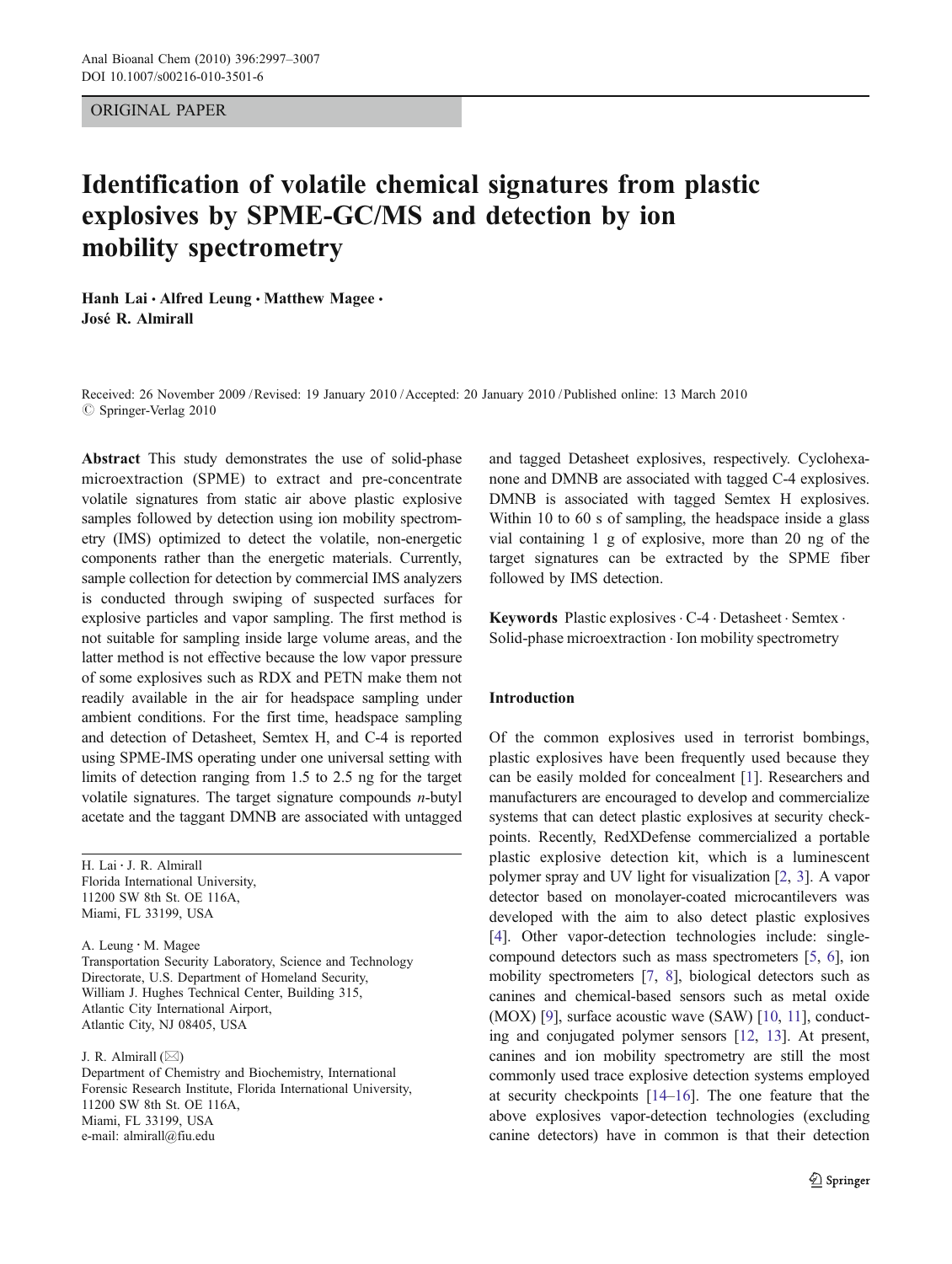channels are configured only to detect the energetic materials of explosives, which in many cases are non-volatiles. This is the case in particular for explosive mixtures that contain cyclotrimethylene trinitramine (RDX), cyclotetramethylene tetranitramine (HMX), tetryl, and pentaerythritol tetranitrate (PETN). These compounds have extremely low vapor pressures, ranging from  $10^{-9}$  to  $10^{-14}$ torr at 20°C [\[13](#page-10-0)], and thus are not readily available in vapor form for air sampling at atmospheric pressure and temperature. Figure 1 shows the vapor pressure of the above explosives in comparison to some of the volatile compounds detected from headspace of plastic explosives by solid-phase microextraction coupled to gas chromatography mass spectrometry (SPME-GC/MS) [\[13\]](#page-10-0).

This study takes a different approach as compared to current vapor-detection systems. That is, instead of focusing on the detection of the energetic materials, the IMS detector is optimized and configured at new operating conditions to detect the volatile components extracted in the headspace air above the plastic explosives. The volatiles emitted from the explosive samples can be compounds such as impurities, solvents, by-products, degradation products, and/or raw materials. Table [1](#page-2-0) presents the general compositions of plastic explosives Detasheet, Composition 4 (C-4) and Semtex. Harper et al. reported 2-ethyl-1-hexanol, 1-butanol acetic acid ester, and 2-ethyl-1-hexanol acetic acid as the volatiles emitted from untagged Detasheet (Flex X) explosive extracted and detected by headspace SPME-GC/MS [[14\]](#page-10-0). Furton et al reported cyclohexanone, and 2 ethyl-1-hexanol as the volatiles emanating from untagged C-4 explosive extracted and detected by headspace SPME-GC/MS [\[15](#page-10-0), [16](#page-10-0)]. In both studies, only one explosive sample was analyzed. In addition to the volatiles, tagged

2998 H. Lai et al.

plastic explosives contain taggants such as dimethyl dinitro butane (DMNB), ethylene glycol dinitrate (EGDN), pmononitrotoluene (MNT), and o-MNT. IMS detection of the taggants listed above has been reported in the literature, mostly as neat standards [\[17,](#page-10-0) [18\]](#page-10-0) or from C-4 bulk explosive [[7\]](#page-10-0). In addition to being present in the explosives, these volatile compounds are also present in other household or industrial products as listed in Table [2.](#page-2-0)

IMS detectors presumptively detect the presence of an analyte based on the ion's mobility coefficient  $(K, cm^2 \cdot V^{-1} \cdot s^{-1})$ , defined as  $K=v_dE^{-1}$ , where  $v_d$  is the ion-drift velocity, and E is the drift electric field. The mobility of an ion under the influence of an electric field is governed by the size-to-charge ratio and the reduced mass of the ion in the supporting atmosphere. When normalized to temperature  $(T)$  and pressure (P), the mobility coefficient can be expressed as the reduced mobility  $(K_0)$  shown in Eq. 1.

$$
K_0 = K \left[ \frac{273}{T} \right] \left[ \frac{P}{760} \right] \tag{1}
$$

Literature reduced mobility values  $(K_0)$  for DMNB and EGDN range from 1.39 to 1.49 and 1.43 to 1.66  $(cm^2 \cdot V^{-1} \cdot s^{-1})$ , respectively [[7,](#page-10-0) [17\]](#page-10-0).  $K_0$  for p-MNT and o-MNT are 1.45 and 1.47, respectively [\[17](#page-10-0)]. This research aims to detect the taggant DMNB as well as the volatile signatures emitted from Detasheet, C-4, and Semtex H explosives under one IMS universal setting such that when an untagged explosive is encountered, IMS would be capable of detecting the presence of the explosive based on the associated target volatiles. Multiple samples of the plastic explosives were analyzed for better generalization of the volatiles' presence.



Fig. 1 Vapor pressures of the energetic explosive compounds and the volatile signature compounds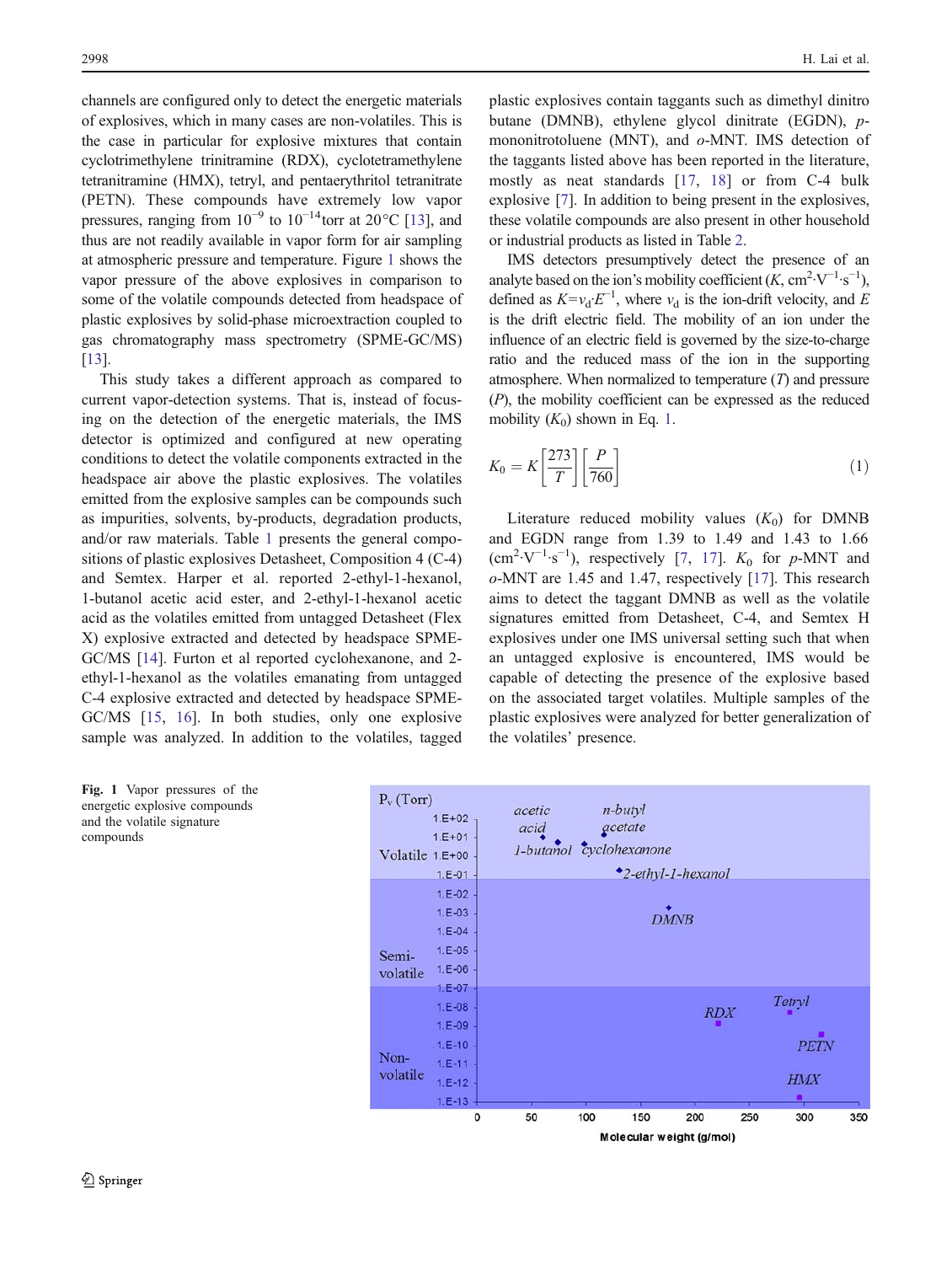<span id="page-2-0"></span>Table 1 Composition of plastic explosives, C-4, Detasheet, and Semtex

| Composition C-4<br><b>Detasheet</b><br>Semtex A/H<br>Component<br>PETN/PETN and RDX<br>Main explosive<br>RDX.<br><b>PETN</b><br>Plasticizer<br>$Di-n-octyl$ phthalate, tri- <i>n</i> -butyl citrate<br>Dioctyl sebacate,<br>dioctyl adipate<br>Polyisobutylene<br><b>Binder</b><br>Styrene-butadiene rubber<br>Plasticizer, binder,<br>Other<br>Motor oil<br>nitrocellulose<br>dye: Sudan IV/Sudan I<br>EGDN or DMNB<br><b>DMNB</b><br><b>DMNB</b><br>Taggant |  |                                        |
|---------------------------------------------------------------------------------------------------------------------------------------------------------------------------------------------------------------------------------------------------------------------------------------------------------------------------------------------------------------------------------------------------------------------------------------------------------------|--|----------------------------------------|
|                                                                                                                                                                                                                                                                                                                                                                                                                                                               |  |                                        |
|                                                                                                                                                                                                                                                                                                                                                                                                                                                               |  |                                        |
|                                                                                                                                                                                                                                                                                                                                                                                                                                                               |  |                                        |
|                                                                                                                                                                                                                                                                                                                                                                                                                                                               |  |                                        |
|                                                                                                                                                                                                                                                                                                                                                                                                                                                               |  | Antioxidant: N-phenyl-2-naphthylamine; |
|                                                                                                                                                                                                                                                                                                                                                                                                                                                               |  |                                        |

### Preconcentration of analytes

Although IMS analyzers have low detection limits, at the picogram-to-low-nanogram level for most compounds [[8,](#page-10-0) [19](#page-10-0)], detection from the air inside a large room or container is a challenge even for compounds with high vapor pressures, hence requiring sample preconcentration prior to detection. A preconcentrator is a standard front end that can be adapted to any analytical system of interest, including ion mobility spectrometry, gas chromatography, mass spectrometry, and sensor arrays, etc. [[20\]](#page-10-0). Commonly used preconcentrators for an IMS detector are charcoal beds, membrane filters, or solid surfaces to trap analyte vapors. These preconcentrators offer little or no selectivity for explosives and are often mechanically weak for high flow rate sampling [[21\]](#page-10-0). Several preconcentrator designs with stronger mechanical properties are available for highvolume air sampling, such as porous metallic filter meshes, woven wire meshes, or sheets of metallic felt [[19\]](#page-10-0). These preconcentrators tend to allow the high vapor pressure analytes to pass through without adsorbing onto the wires [\[22](#page-10-0), [23\]](#page-10-0). Other preconcentrator designs with improved selectivity and sensitivity are those with a coated polymer phase. Examples are the sorbent-coated microfabricated devices from the US Naval Research Laboratory (NRL) [\[24](#page-10-0)], and SPME devices, with the latter being a much more mature technology developed by the Pawliszyn research group in the 1990s. SPME preconcentration has been shown to offer many advantages for the analysis of volatile and semi-volatile components from the headspace of a

sample [[25\]](#page-10-0). The Almirall research group had successfully coupled the SPME fiber device to a commercial ion mobility spectrometer using an in-house-designed SPME-IMS interface [[26\]](#page-10-0). Headspace sampling and detection of low-vapor-pressure illicit drugs such as cocaine and methylenedioxymethylamphetamine (MDMA) have been reported using SPME fiber to pre-concentrate the volatile signatures followed by IMS detection [\[27](#page-10-0)]. To further improve the sensitivity of the SPME device, Guerra et al. developed a planar SPME geometry, which provides a much larger surface area (100×) and capacity for absorption or adsorption. The planar geometry sol–gel SPME device was reported to have an improvement in sensitivity by a factor of 4 over the commercial SPME fiber geometry using IMS as a detector with TNT as the test compound [[28\]](#page-10-0). Cotte-Rodríguez et al. introduced the use of FI-MS (SPME fiber introduction mass spectrometry) as the second preconcentration stage after SS-MIMS (single-sided membrane introduction mass spectrometry). This technique improves sensitivity by factor of 23 and LOD  $(S/N=3)$  by 3.5 over the FI-MS alone [[21](#page-10-0)].

This research uses commercially available SPME fibers of different coating chemistries to pre-concentrate the volatile components in the headspace of the plastic explosives Detasheet, Semtex H, and Composition C-4. The extracted analytes are then desorbed, separated, and identified by GC/MS. Once the volatile compounds are identified, some are selected as target compounds depending on whether or not they serve well as signatures for detection of the explosives. Individual standards are used to

Table 2 Types of non-explosive products containing the target compounds

| Compound    | Types of products <sup>a</sup>                                                                                                                                     |
|-------------|--------------------------------------------------------------------------------------------------------------------------------------------------------------------|
|             | <i>N</i> -butyl acetate Solvent in lacquers, nail enamel, synthetic fruit flavors, and natural fruits.                                                             |
|             | Cyclohexanone Solvent in oil extract, paint and varnish remover, dry cleaning material, and in solid fuels. Production of Nylon.                                   |
| 1-Butanol   | Present in many foods and beverages, cleaning products, and paint.                                                                                                 |
| Acetic acid | Condiment on chips, reagent to produce other chemicals which make soft drink bottles, photographic film, etc. Adhesive in auto<br>products, and cleaning products. |
|             | 2-Et-1-hexanol Plasticizer, plastic bags/bottles etc., glue, and hobby cement.                                                                                     |

<sup>a</sup> US Department of Health and Human Services, Household Products Database. Accessed on January 9, 2010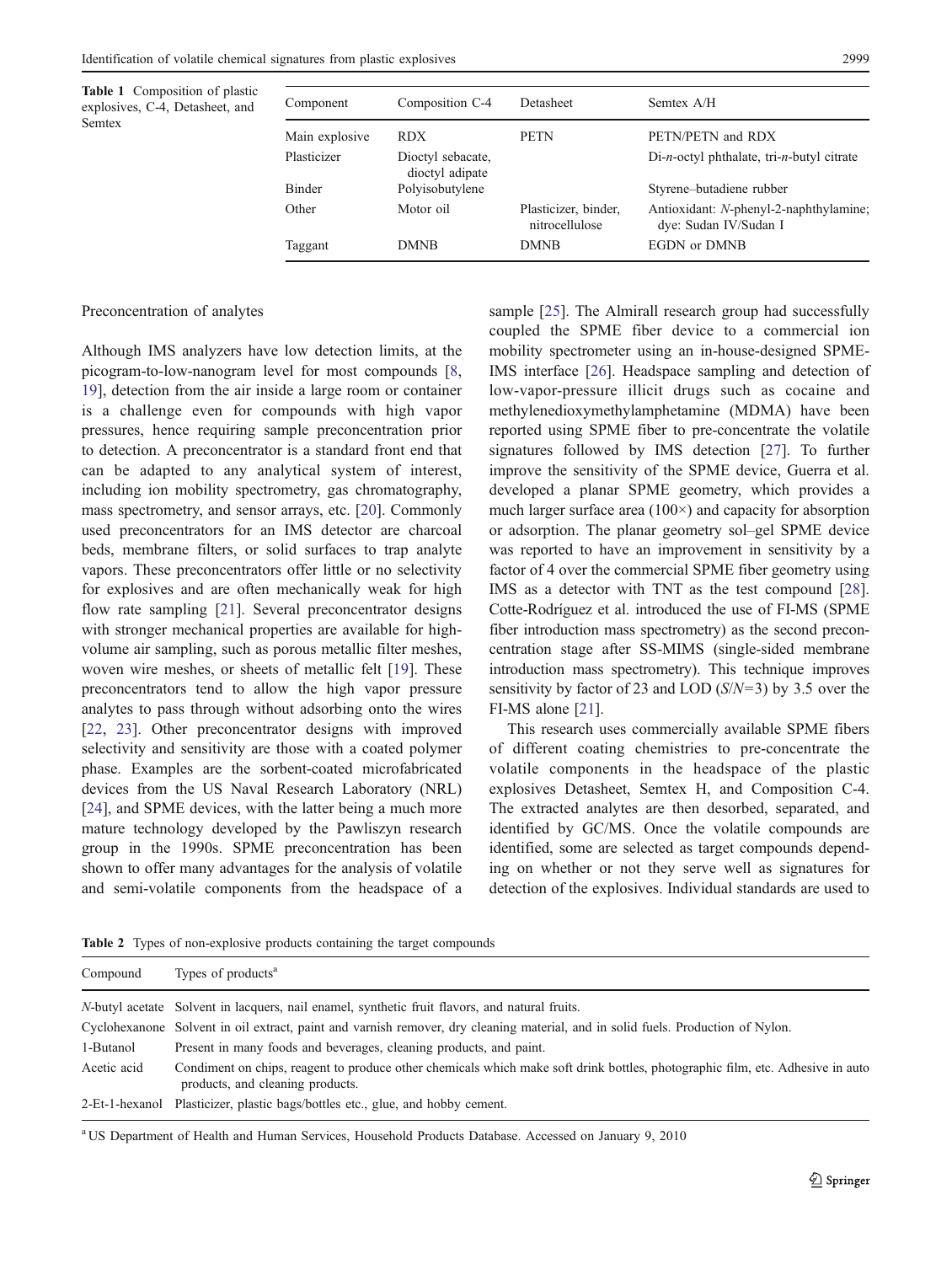optimize the IMS operating conditions to detect these newly identified volatile signature compounds since they are currently not detectable at the manufacturer's default settings. Once a universal setting is found, the IMS is configured to analyze samples extracted by the SPME fiber from the headspace of actual plastic explosive samples originating from different sources.

# Materials and methods

#### Instrumentation and operating conditions

The General Electric Ion Track (Wilmington, MA) Itemiser 2 ion mobility spectrometer was used in this study along with the SPME interface designed by the Almirall research group (patent pending) [[26\]](#page-10-0) to allow headspace sampling and preconcentration of the volatiles in the headspace of plastic explosives. Details on the SPME interface design have been reported elsewhere [\[26,](#page-10-0) [29](#page-10-0)]. The operating conditions of the Itemiser 2 at the manufacturer default settings are not optimal for the detection of the volatiles under investigation [\[30](#page-10-0)]. Hence, the instrument operating conditions were optimized to one (universal) setting that allows for the detection of all the volatiles of interest. Table 3 lists the IMS instrumental conditions, SPME-IMS interface conditions, and GC/MS conditions. A detailed description of the systematic optimization method for identifying the optimal operating conditions for new compounds of interest has been reported in previous work [\[30](#page-10-0)].

## Chemical and explosive samples

Prior to the detection by IMS, standard chemicals were used to calibrate the instrument to determine the expected drift time of corresponding product ion peaks. The following standards were purchased: n-Butyl acetate (Acros Organics, New Jersey), cyclohexanone (Fisher Scientific, New Jersey), and DMNB (Aldrich Chemical Company, Wisconsin). Nicotinamide was used as a dopant gas for the analyses in positive operating mode. Empty permeation tubes purchased from VICI Metronics Inc. (Poulsbo, WA) were filled with nicotinamide obtained from Acros Organics (New Jersey). Methanol was used as a solvent for GC/MS liquid calibration. The SPME-GC/ MS and SPME-IMS analyses of the plastic explosive C-4 were performed at Florida International University, while Detasheet and Semtex H samples were performed at a law enforcement laboratory.

#### Preparation of explosive samples

There were three cases of Detasheet explosive provided for this study. Two (2) were Flex X-untagged explosives that

| <b>Table 3</b> Operating conditions<br>GE Itemiser 2, SPME-IMS | GE Itemiser 2 operating conditions                                                                    |                                                                                                                                                                                             |  |  |  |  |
|----------------------------------------------------------------|-------------------------------------------------------------------------------------------------------|---------------------------------------------------------------------------------------------------------------------------------------------------------------------------------------------|--|--|--|--|
| interface, and GC/MS                                           | Interface temperature $(^{\circ}C)$                                                                   | 60                                                                                                                                                                                          |  |  |  |  |
|                                                                | Drift Tube temperature $(^{\circ}C)$                                                                  | 50                                                                                                                                                                                          |  |  |  |  |
|                                                                | Sample flow $(mL \text{ min}^{-1})$                                                                   | 1,000                                                                                                                                                                                       |  |  |  |  |
|                                                                | Detector flow (mL $min^{-1}$ )                                                                        | 250                                                                                                                                                                                         |  |  |  |  |
|                                                                | Polarity                                                                                              | $+$                                                                                                                                                                                         |  |  |  |  |
|                                                                | Reagent gas (dopant)                                                                                  | Nicotinamide                                                                                                                                                                                |  |  |  |  |
|                                                                | SPME-IMS interface operating conditions                                                               |                                                                                                                                                                                             |  |  |  |  |
|                                                                | Warm up time (h)                                                                                      | 1                                                                                                                                                                                           |  |  |  |  |
|                                                                | Interface temperature $(^{\circ}C)$                                                                   | $200 \pm 1$                                                                                                                                                                                 |  |  |  |  |
|                                                                | GC/MS operating conditions                                                                            |                                                                                                                                                                                             |  |  |  |  |
|                                                                | For Detasheet and Semtex H                                                                            |                                                                                                                                                                                             |  |  |  |  |
|                                                                | Agilent 6890 GC, 30 m, 0.32 mm ID, 1.5 µm df<br>RTX-200 column                                        | 50 °C, hold 1 min, ramp rate $10^{\circ}$ C/min to final<br>temp of 240°C, hold 2 min. He 1.5 mL/min.<br>Injector temp. $180^{\circ}$ C, transfer line $180^{\circ}$ C. SPME<br>splitless   |  |  |  |  |
|                                                                | Agilent 5973 MSD, with software MSD<br>ChemStation D01.00 Build 75                                    | Source temp. 230 $\degree$ C, Quad temp. 150 $\degree$ C EI 70 eV,<br>mass range 40–400 amu, scan rate 0.25 s/scan                                                                          |  |  |  |  |
|                                                                | For C-4                                                                                               |                                                                                                                                                                                             |  |  |  |  |
|                                                                | Varian CP-3800, Saturn MS-2000 Iontrap),<br>50 m, 0.25 mm ID, WCOT Fused Silica CP-Sil<br>8 CB column | 50°C, hold 1 min, ramp rate 10°C/min to final<br>temp of $280^{\circ}$ C, hold 2 min. He 1.0 mL/min.<br>Injector temp. $250^{\circ}$ C, transfer line $280^{\circ}$ C. SPME<br>split $50:1$ |  |  |  |  |
|                                                                |                                                                                                       | MS trap temp. $180^{\circ}$ C EI 70 eV, mass range 40-<br>400 amu, scan rate 0.7 s/scan                                                                                                     |  |  |  |  |
|                                                                |                                                                                                       |                                                                                                                                                                                             |  |  |  |  |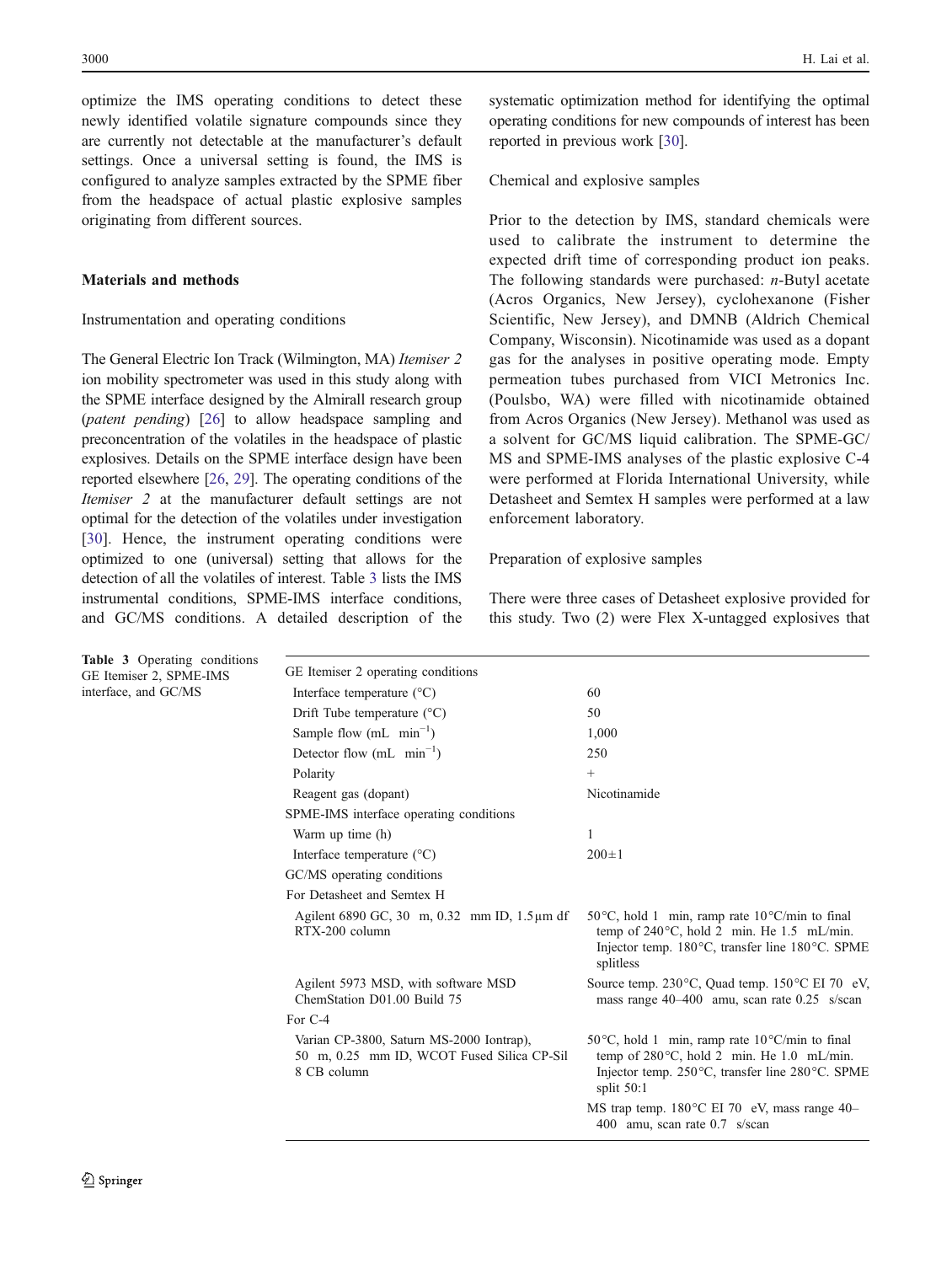originated from the same lot but different cuts, and the other was Primasheet 1000 tagged explosive. Three cases of Semtex H were also provided, of which all three were tagged; the first two cases were different cuts from the same lot and the third case was from a different lot. Weights of 1.0  $g \pm 0.02$  of these explosives were cut out from the center of the bulk to avoid surface contamination. The 1 g samples were contained in a 15 mL glass vial (Supelco, Bellefonte PA) and sealed 1 week prior to analysis. One set of vials was sealed 24 h prior to analysis. See Table 4 for information on the explosives' origin and years of manufacture.

#### SPME fiber chemistry study

Five different fiber chemistries were used in the study to extract volatiles from the headspace of each of the explosives, Detasheet (untagged, case 2), Semtex H (tagged, case 2), and C-4 (tagged) followed by analysis using GC/MS. Carboxen/polydimethylsiloxane (CAR/ PDMS, StableFlex, 85 μm), polydimethylsiloxane (PDMS, 100 μm), divinylbenzene/Carboxen/polydimethylsiloxane (DVB/CAR/PDMS, StableFlex, 50/30 μm), Carbowax/divinylbenzene (CW/DVB, 70 μm), and polydimethylsiloxane/divinylbenzene (PDMS/DVB, 65 μm) were the chemistry coatings used in the C-4 study, three replicates each with a blank run in between. The CW/ DVB fiber was replaced with PDMS/DVB (StableFlex 65 μm) in the Detasheet and Semtex H studies because the CW/DVB coating was very easily damaged. Only one analysis with a blank in between samples was performed on each of these two explosives. The mass of each of the analytes extracted on the fiber was quantified using a calibration curve prepared from liquid injection of the standards into the GC/MS using methanol as the solvent.

## SPME extraction quantification and confirmation

The mass of analytes extracted on the SPME fiber from the headspace of the glass vial containing the explosives for

each extraction time was calculated from the intensity responses obtained from the IMS analysis using response curves of the standards. The SPME-IMS response curves were prepared by exposing the SPME fiber to the headspace inside a glass vial containing the standard solution for different extraction times. The fiber was then analyzed using the GC/MS and the mass extracted on the fiber was then determined from the GC/MS calibration curves. The same extraction procedure was repeated for analysis by the IMS to generate a response curve indicating mass vs. intensity. The SPME-IMS response equations are as follows:  $y=14x+1,064, R^2=0.945$  for *n*-butyl acetate;  $y=$  $9x+344$ ,  $R^2=0.983$  for DMNB, and  $y=55x+945$ ,  $R^2=0.919$ for cyclohexanone. The unit for  $x$  is in nanograms (ng), and  $\nu$  is in millivolts (mV). In order to confirm if the preconcentrated analytes on the SPME fiber were the volatile constituents of the explosives and not the explosive particles, GC/MS analysis was performed.

#### SPME extraction equilibrium

Vials containing Detasheet Flex X explosive from Case 2 (untagged) were used in the SPME-IMS extraction time experiment for sampling times of 5 s, 10 s, 20 s, 1 min, 5 min, 20 min, and 30 min. A minimum waiting period of 30 min was allowed between each extraction to avoid diminishing the headspace concentrations of the vials in use. The vials containing Semtex H explosive from Case 2 were used for sampling times of 2, 5, 10 15, 23, 60, and 120 min. For C-4 explosive, sampling times were 10 s, 30 s, 1 min, 2 min, 3 min, 4 min, 5 min, and 10 min. The sampling time was measured from the start of the extraction, when the SPME needle punctured the septum of the glass vial and the fiber was exposed, up until the fiber was withdrawn. The mass of analytes recovered corresponding to each extraction time were plotted to form the equilibrium extraction time profile for each of the explosives. All SPME extractions were performed at room temperature, using PDMS/DVB fiber for C-4 and Detasheet Flex X explosives, and PDMS/DVB StableFlex fiber for Semtex H.

| Table 4 Explosives sample in- |  |
|-------------------------------|--|
| formation and preparation     |  |

| Explosives                      | Make/year/lot $#$                       | <b>Mass</b>                  | Seal time |
|---------------------------------|-----------------------------------------|------------------------------|-----------|
| Flex X, untagged (Case 1)       | DuPont /1968/DU-1-21 02 68              | $\mathbf{g}$<br>$\mathbf{I}$ | 7 days    |
| Flex X, untagged (Case 2)       | DuPont /1968/DU-1-21 02 68              | g                            | 7 days    |
| PrimaSheet1000, tagged (Case 3) | Ensign-Bickford/2008/04Au08G1           | 1<br>$\mathbf{g}$            | 7 days    |
| Semtex H, tagged (Case 1)       | Explosia Czech Republic/unknown/unknown | 1<br>g                       | 7 days    |
| Semtex H, tagged (Case 2)       | Explosia Czech Republic/unknown/unknown | $\mathbf{g}$<br>1            | 7 days    |
| Semtex H, tagged (Case 3)       | Explosia Czech Republic/2002/20/2002    | g                            | 7 days    |
| Composition C-4                 | Unknown                                 | $0.8$ g                      | $7+$ days |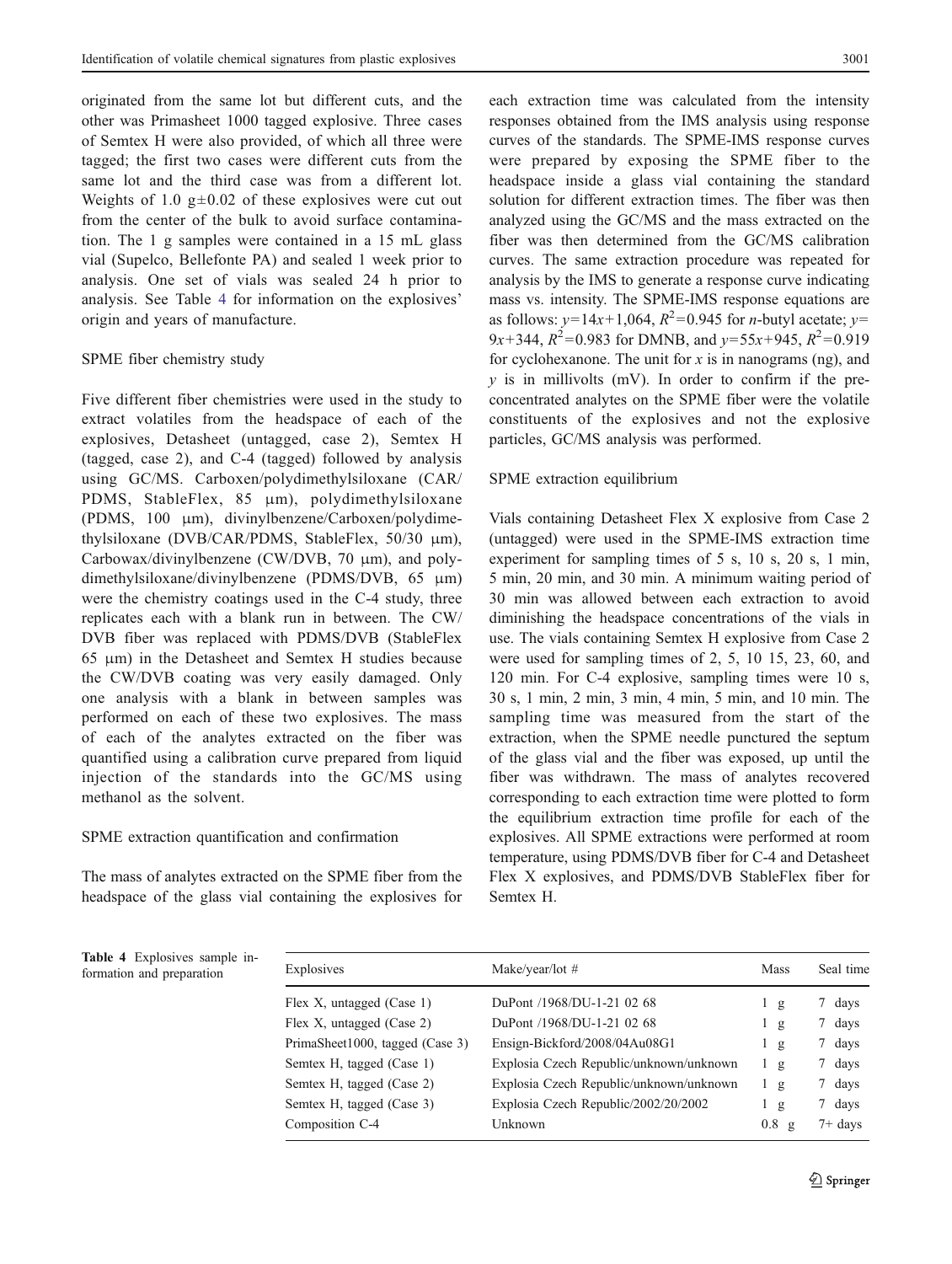<span id="page-5-0"></span>Fig. 2 Chromatograms of Flex X (a) untagged, and Primasheet 1000 (b) tagged explosive, 20 min extraction using DVB/ CAR/PDMS fiber. 1 Acetic acid, 2 1-butanol, 3 toluene, 4 n-butyl acetate, and 5 DMNB



# Results and discussion

Headspace SPME-GC/MS analysis of Detasheet, Semtex H, and C-4

In order to target the non-energetic signatures from plastic explosives for headspace air sampling, SPME fibers were used to extract and pre-concentrate analytes that are readily present in the headspace of the explosive samples under atmospheric conditions, followed by thermal desorption into a GC/MS. Signature compounds are those that can be associated with the target compound of interest, such as a degradation product, a starting material or an impurity. There are some considerations when choosing a signature to presumptively detect a target substance. The signature compounds must be differentiated from the background and present in high-enough concentration to be detected by the analytical instrument. Detection algorithms with more than one compound or ion peak for the target substance would reduce false-positive alarms. False-positive alarms are one of the concerns when operating the IMS instrument in positive polarity and at low temperature.

The results in Fig. 2a show acetic acid, 1-butanol, toluene, and n-butyl acetate as being the most dominant peaks detected by SPME-GC/MS in untagged Flex X explosives. In the analysis of tagged Primasheet 1000 (results shown in Fig. 2b), three compounds (acetic acid, toluene, and 1-butanol), along with DMNB as the taggant were detected, however, n-butyl acetate was not detectable and only a very small peak for acetic acid was detected. It is possible that when the DMNB taggant is present, it competes with other trace volatile components in the headspace of the explosive. A side experiment was performed to confirm this competition theory. Neat standards (to avoid solvent effects) of DMNB, and  $n$ -butyl acetate were placed into a gallon-sized metal can until headspace equilibrium was reached and extracted using fiber SPME followed by GC/MS analysis. For a short extraction time  $(1 \text{ min})$ , the intensity of *n*-butyl acetate was

|  |  |  |  |  | Table 5 Compounds in the headspace of explosives detected by only SPME-GC/MS (x), SPME-GC/MS and SPME-IMS (+), not detected (-) |  |  |  |
|--|--|--|--|--|---------------------------------------------------------------------------------------------------------------------------------|--|--|--|
|--|--|--|--|--|---------------------------------------------------------------------------------------------------------------------------------|--|--|--|

| Explosives                | Acetic acid   | 1-butanol | Toluene        | $n$ -Butyl acetate | <b>DMNB</b> |
|---------------------------|---------------|-----------|----------------|--------------------|-------------|
| Flex X, untagged (Case 1) | X             | X         | X              |                    |             |
| Flex X, untagged (Case 2) | X             | X         | X              |                    |             |
| PrimaSheet1000, (Case 3)  | X             | X         | X              |                    |             |
| <b>EXPLOSIVES</b>         | Acetone       | Undecane  | Dodecane       |                    | <b>DMNB</b> |
| Semtex H, tagged (Case 1) | X             | X         | X              |                    |             |
| Semtex H, tagged (Case 2) | X             | X         | X              |                    |             |
| Semtex H, tagged (Case 3) | X             |           |                |                    |             |
| <b>EXPLOSIVES</b>         | Cyclohexanone |           | 2-Et-1-hexanol |                    | <b>DMNB</b> |
| Composition C-4           |               |           | X              |                    |             |
|                           |               |           |                |                    |             |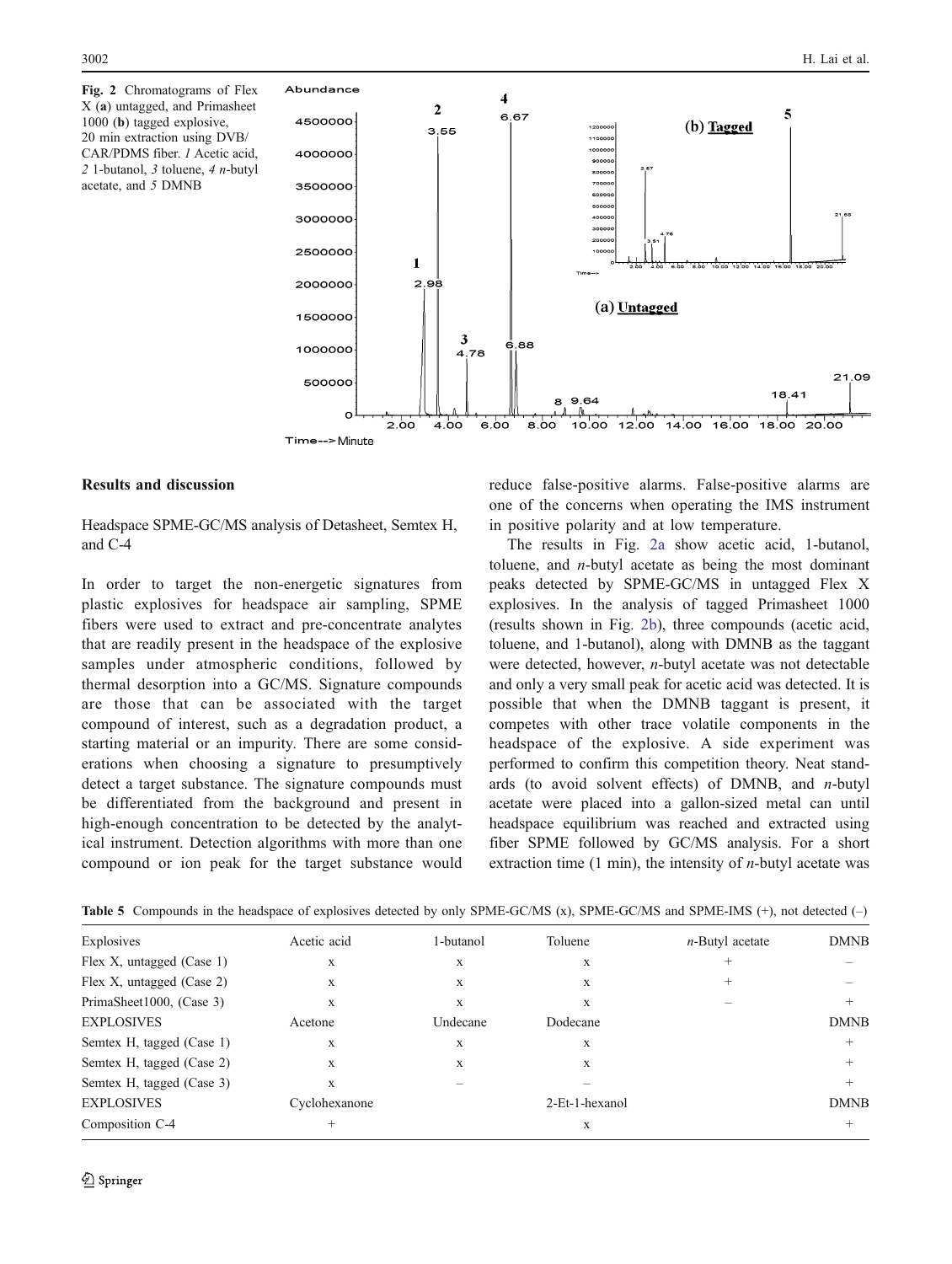<span id="page-6-0"></span>three times higher than that of DMNB. While for a longer extraction time (20 min, as in the case of the real explosive study), the DMNB intensity was three times higher than  $n$ -butyl acetate. These observations suggest that the *n*-butyl acetate may be present in the tagged Primasheet explosive

Fig. 3 Comparison of different fiber chemistry for headspace extraction of a Flex X, 20 min, b Semtex H, 20 min, and c C-4, 5 min by GC/MS

in very low concentrations and not detectable when the displacement effect by DMNB occurred. Although 1 butanol and toluene were present in high concentrations in all Detasheet explosive samples, these compounds were not chosen because of their lower discrimination power [[31,](#page-10-0)



Fiber chemistry study for C-4 (tagged) explosive by headspace GC/MS



**Fiber type**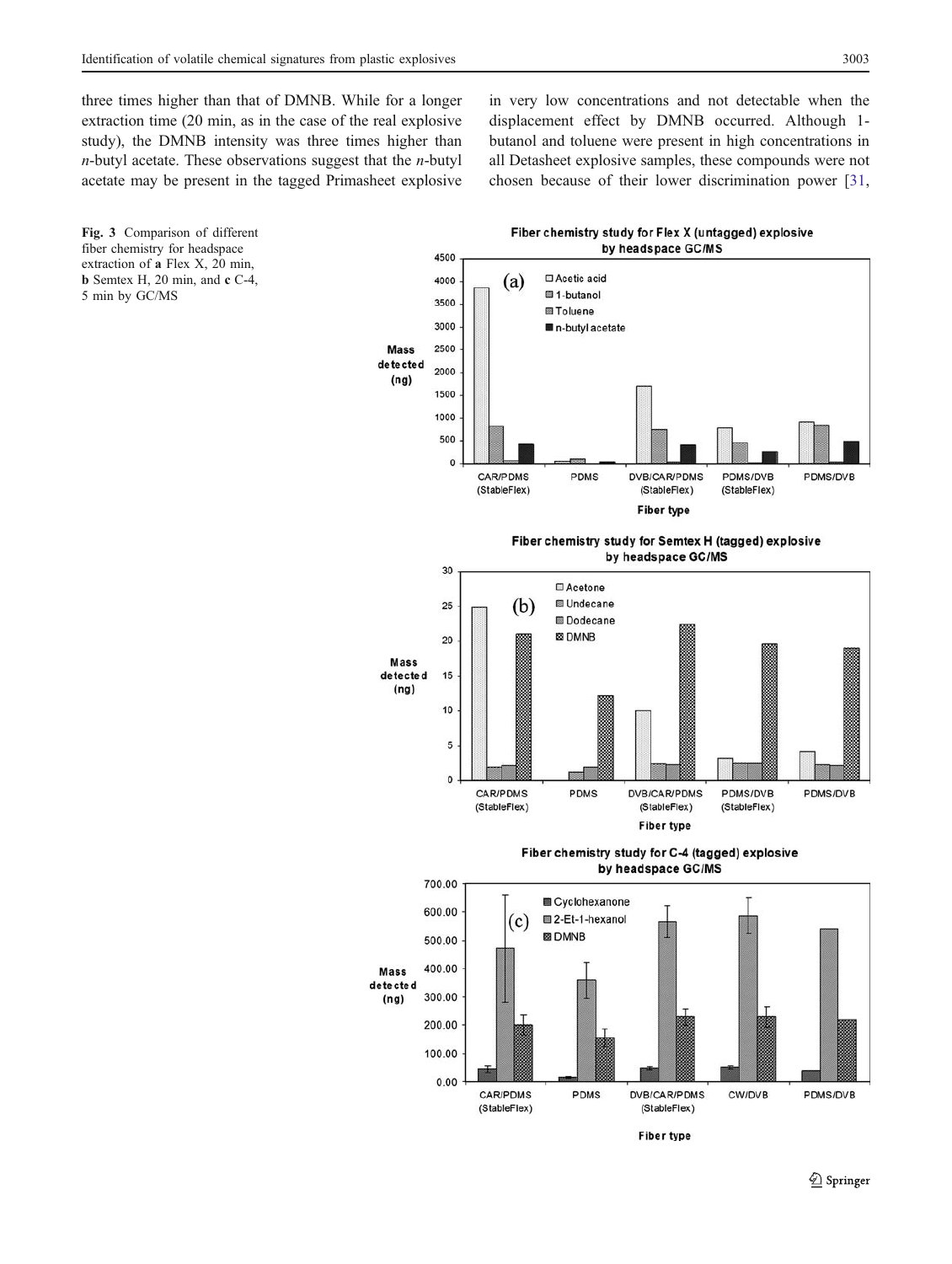<span id="page-7-0"></span>Fig. 4 Overlaid IMS spectra explosives with their corresponding standards a Flex X (PDMS/DVB fiber), 20 min, b Semtex H (PDMS/DVB StableFlex fiber), 20 min, and c C-4, 5 min (PDMS/DVB fiber)



[32](#page-10-0)]. Thus, in the cases where Detasheet explosives were manufactured without the addition of the DMNB taggant [[8\]](#page-10-0), an analytical technique such as IMS can aim to detect nbutyl acetate. Future experiments will investigate Detasheet explosives manufactured more recently but without taggant added in order to determine if n-butyl acetate is introduced in the explosive from the manufacturing process or formed from the reaction between acetic acid and 1-butanol as the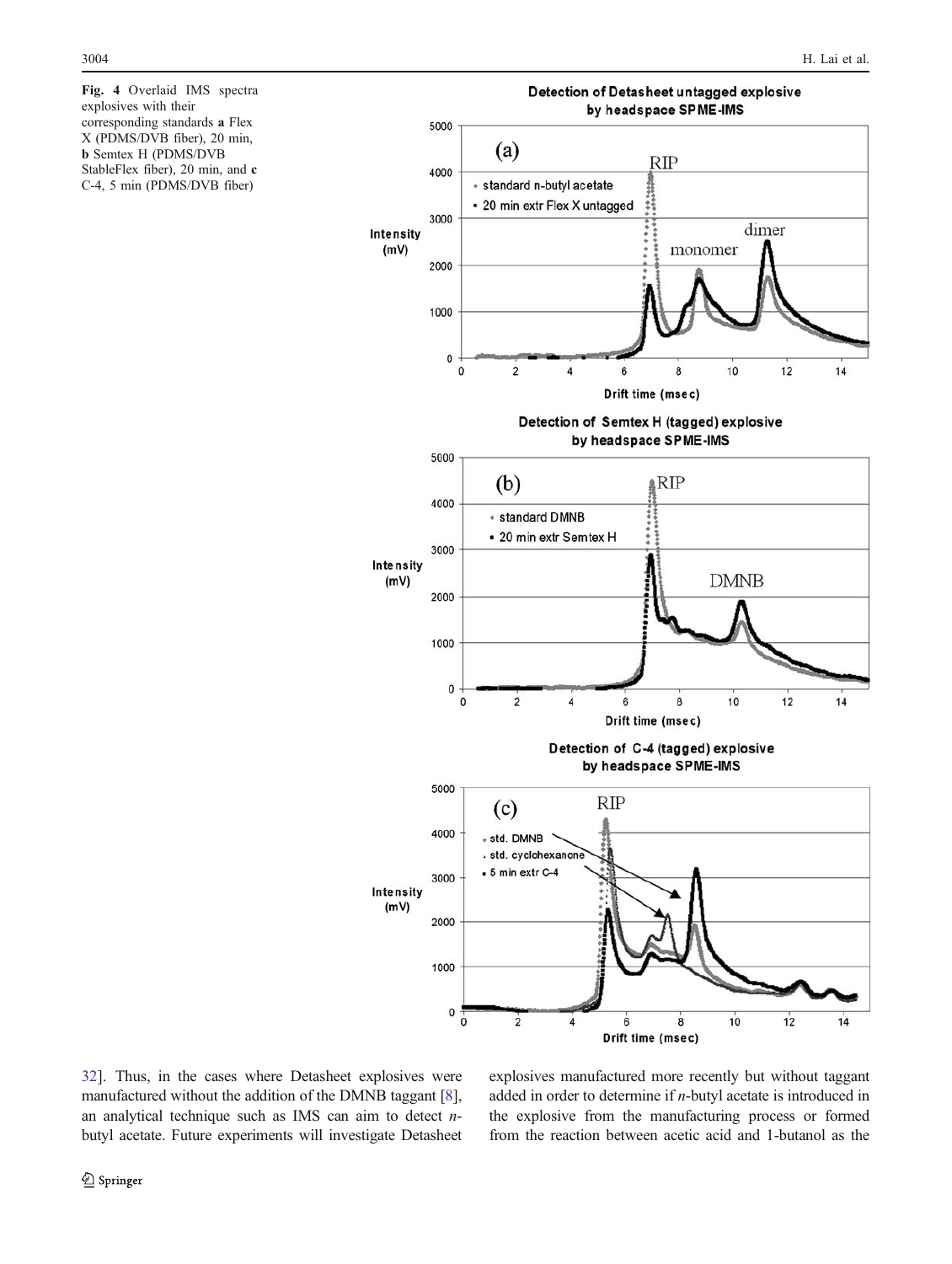<span id="page-8-0"></span>explosive sample ages. A summary of the compounds detected for each of the explosive cases by GC/MS is presented in Table [5.](#page-5-0)

For Semtex H explosives, samples from cases 1 and 2 show acetone, undecane, dodecane, and DMNB as the four most dominant peaks extracted and detected by GC/MS. In case 3, undecane and dodecane were not present, hence eliminated as possible candidate signatures for Semtex H explosive; case 3 was from a different lot of explosive than cases 1 and 2. Although acetone was consistently present along with DMNB, it does not serve well as a signature compound since it is ubiquitous in commodities. That leaves only DMNB as the good target compound. Future sampling of aged and untagged Semtex and new Semtex samples will be studied to identify other possible volatile signatures.

For C-4, cyclohexanone, DMNB, and 2-ethyl-1-hexanol were the three most dominant compounds extracted. Cyclohexanone is a solvent that is used in the production of RDX explosive but is primarily used in the production of nylon. 2 ethyl-1-hexanol is primarily used in the manufacture of the diester bis(2-ethylhexyl) phthalate (DEHP) plasticizer, which are present in plastics at up to 40% by mass. Both cyclohexanone and 2-ethyl-1-hexanol can serve as candidate signature compounds for the detection of C-4 explosive. However, the latter is more likely to produce more false positives due to the higher use of plastics in everyday commodities. Hence, if detection of C-4 can be based on both compounds in the case of untagged explosive and one of the two compounds along with DMNB taggant in the case of tagged explosive, the false-alarm rate can be reduced.

# Fiber chemistry study by GC/MS

Product ion formation within the IMS analyzer is based on the ability to compete for reactant ions, which mostly depends on the compound's proton affinity [[8\]](#page-10-0) but the initial mass of the compound available is also critical. Therefore, different SPME fiber chemistries were tested to determine which would provide the best extracted mass ratio for compounds of interest in the detection of the target explosive. The objective was to detect multiple peaks representing multiple target compounds, because the capability to detect multiple signatures would provide a second dimension for detection, thus lowering the falsealarm rate [[19\]](#page-10-0). Figure [3](#page-6-0) shows the comparison for five different fiber chemistries, CAR/PDMS, PDMS, DVB/ CAR/PDMS (StableFlex), PDMS/DVB (StableFlex), and PDMS/DVB by GC/MS for the extraction of the explosives. Figure [3a](#page-6-0) is the result for the extraction of Flex Xuntagged explosive. The fiber chemistry study was performed on the untagged explosive rather than the tagged explosive because it is a greater concern that the extraction of  $n$ -butyl acetate be optimized since it is already apparent from Fig. [3b and c](#page-6-0) that DMNB is very well extracted by all of the five fiber chemistries. The best chemistry of choice for the extraction of Flex X-untagged explosive was determined to be PDMS/DVB since more of n-butyl acetate was extracted than acetic acid and 1 butanol. Except for PDMS, all of the five coating chemistries provided very high extraction efficiency for n-butyl acetate. For Semtex H explosive shown in Fig. [3b,](#page-6-0) both PDMS/DVB and PDMS/DVB (StableFlex) provided better extraction ratios between DMNB and unwanted volatiles compared to the other three fiber chemistries. The extraction ratio between cyclohexanone, 2-ethyl-1 hexanol and DMNB from C-4 explosive was almost equivalent for five types of fiber chemistry as shown in Fig. [3c;](#page-6-0) hence, any of the fiber chemistries can be used except for PDMS, which has a slightly lower total extraction efficiency.

**Table 6** Reduced mobility values  $(K_0)$  and limits of detection by SPME-IMS

| Compounds       | Structure                                                                                | $K_0$ (cm <sup>2</sup> ·V <sup>-1</sup> ·s <sup>-1</sup> ) | LOD by SPME-IMS   |
|-----------------|------------------------------------------------------------------------------------------|------------------------------------------------------------|-------------------|
| <b>DMNB</b>     | $\begin{bmatrix} -\frac{1}{N} & -\frac{1}{N} \\ \frac{1}{N} & \frac{1}{N} \end{bmatrix}$ | 1.40                                                       | 1.6 <sub>ng</sub> |
| Cyclohexanone   |                                                                                          | 1.85, 1.52                                                 | $2.6$ ng          |
| n-butyl acetate | $H_3C$<br>$H_3C$                                                                         | 1.72                                                       | $2.2$ ng          |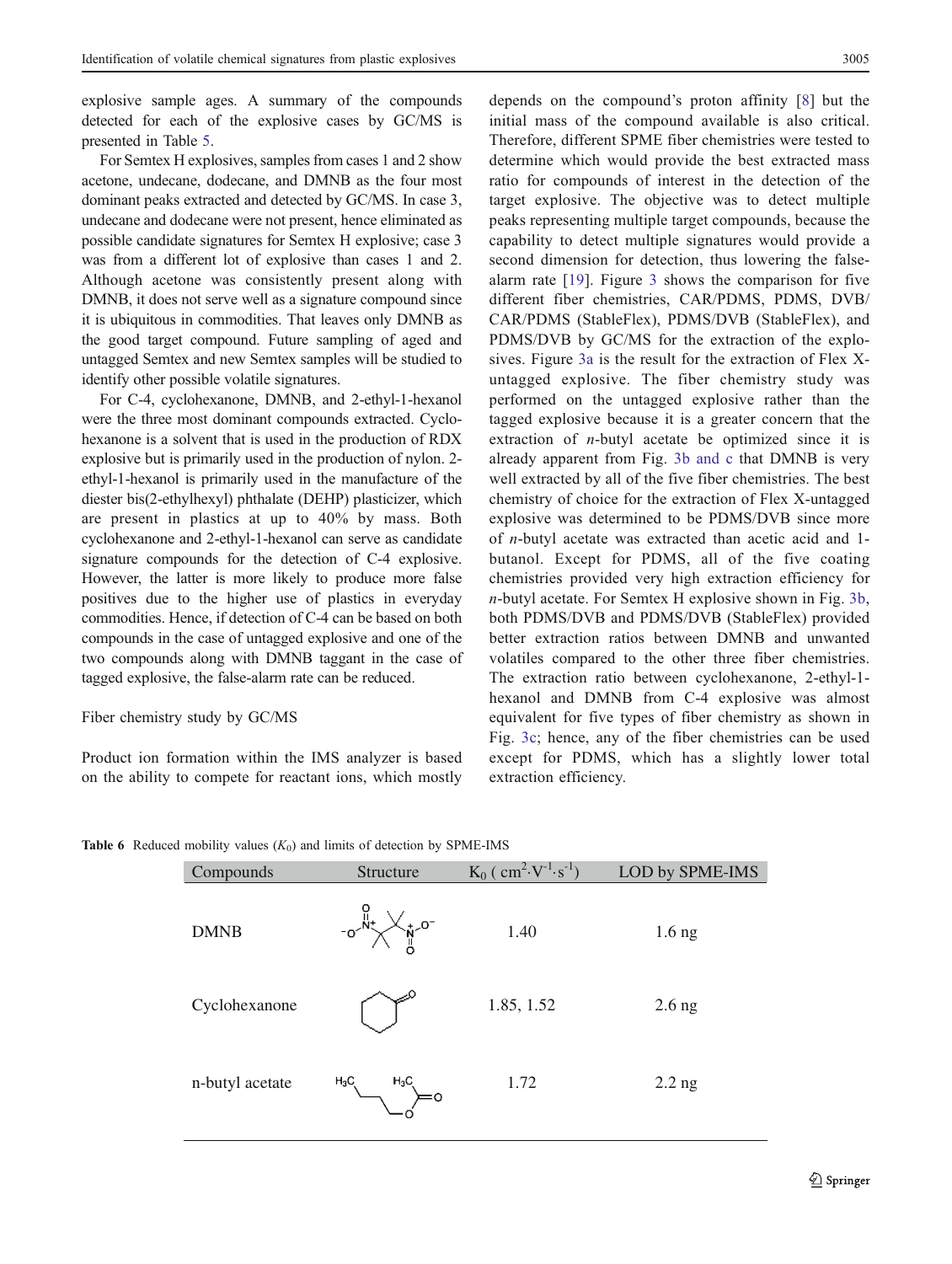# Headspace SPME-IMS analysis of Detasheet, Semtex H, and C-4

Detasheet, Semtex H, and C-4 explosive samples were successfully detected using IMS by means of headspace air sampling, with detection algorithms based on the volatile chemical signatures associated with the targeted explosives. Figure [4a](#page-7-0) shows the overlaid spectra of a 20 min SPME extraction in the headspace of a 15 mL glass vial containing 1 g of Flex X explosive and  $n$ -butyl acetate standard. Two peaks were presumptively identified as monomer and dimer of n-butyl acetate at the drift time 8.7 and 11.4 ms, respectively. Multiple peak detection, indicating multiple compounds and/or monomer and dimer formation would provide higher discrimination power for the detection of the target substance. Figure [4b](#page-7-0) shows the overlaid spectra of a 20 min SPME extraction of Semtex H, where DMNB was detected at a drift time of 10.2 ms. The explosive C-4 was tested at a temperature 30°C higher than the universal drift tube temperature determined in this study. The associated DMNB peak was still detectable, but at a shorter drift time, 8.3 ms, as shown in Fig. [4c.](#page-7-0) A 5 min extraction of C-4 explosive yielded a strong peak for DMNB, and a very small peak for cyclohexanone at 7.6 ms. Table [5](#page-5-0) also shows the summary of the compounds detected by IMS from each of the explosive cases, and Table [6](#page-8-0) reports the limits of detection for each of the compounds on the GE Itemiser 2 in the positive operating mode, and their reduced mobilities  $(K<sub>0</sub>)$  determined using the Smiths Detection IonScan 400B.

The positive operating mode in IMS is prone to higher false-positive alarm rates compared to the negative operating mode, due to the ease with which neutral molecules cluster with  $H^+(H_2O)_n$  as compared to  $O_2^-(H_2O)_n$  reactant ions [[8\]](#page-10-0). The rate of false-positive alarms can be reduced for IMS in positive polarity if the detection algorithms can be based on multiple target peaks. For the plastic explosives in this study, multiple channel detection algorithms can be implemented on Flex X, and C-4, since the headspace of these two explosives contains compound(s) that produced two or more peaks in the IMS.

#### Minimum SPME extraction time (mass) for a positive alarm

The SPME extraction time profiles shown in Fig. 5a, b, and c are for Flex X, Semtex H, and C-4 explosives, respectively. The extraction from the headspace of Flex X and C-4 explosive quickly reached the equilibrium extraction time after 5 and 4 min, respectively. After this equilibrium time, extended SPME sampling time no longer increased the observed intensity in the IMS. Although SPME fiber can extract more analyte if sampled for longer time, the mass extracted with the above extraction time was already at the saturation point on the IMS instrument. It was also observed







Fig. 5 SPME-IMS extraction time curves of a Flex X (PDMS/DVB fiber), b Semtex H (PDMS/DVB StableFlex fiber), and c C-4 (PDMS/ DVB fiber)

that instantaneous (<1 s of fiber exposure) extraction of Flex X explosive already extracted enough n-butyl acetate to form dimer product ions. On the other hand, the Semtex H extraction took much longer (1 h) to achieve SPME extraction time equilibrium.

The minimum SPME sampling time required for a true positive alarm from a sample containing 1 g of explosives sealed for 1 week in a 15 mL glass was also determined to